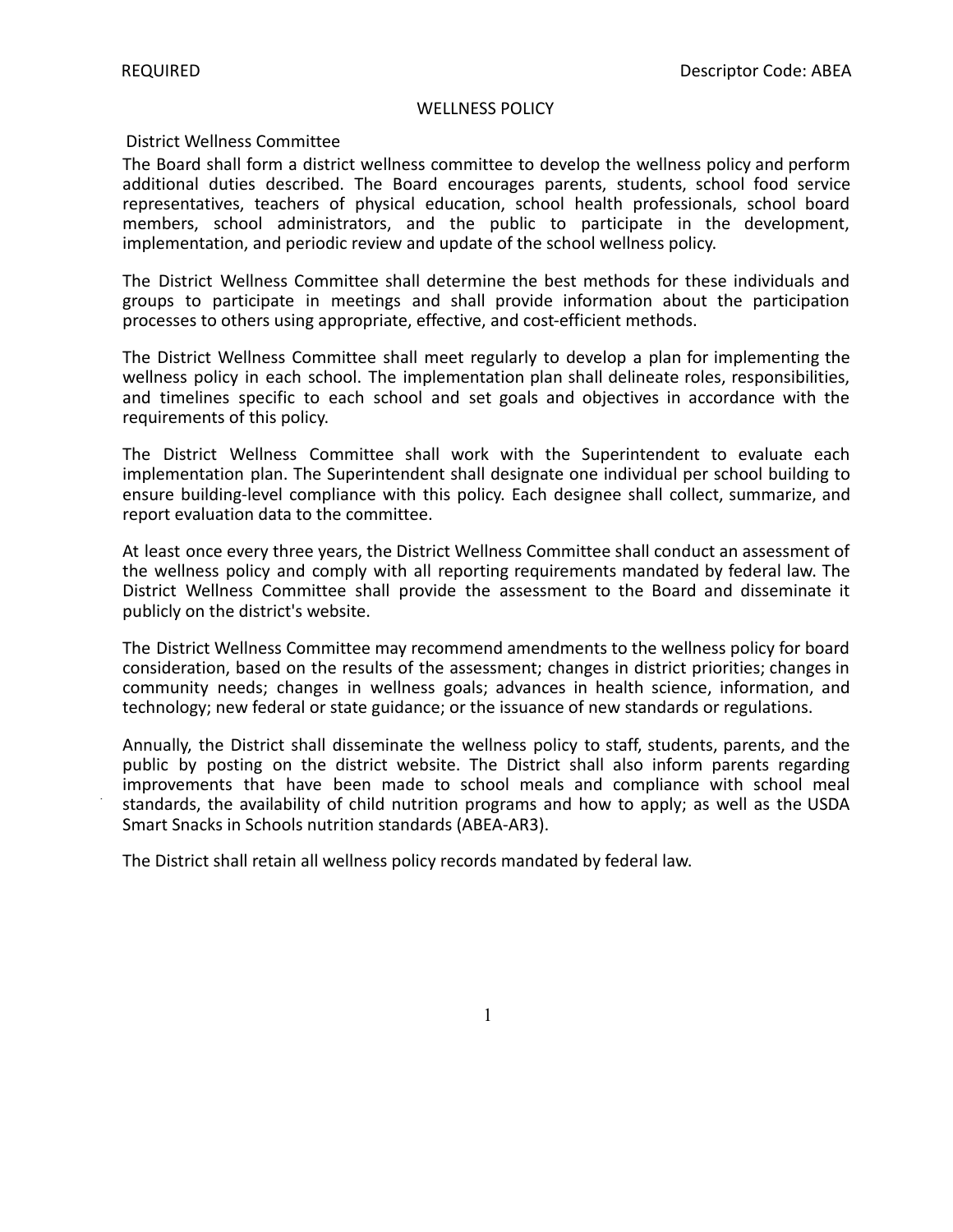# Physical Activity

In addition to state standards and mandates <sup>I</sup> related to physical education, the District should strive to make opportunities available for students to be physically active.

The goals of physical activity programs must be to:

- 1 . Develop students' knowledge and skills necessary to perform a variety of physical activities.
- 2. Assess, maintain, and improve personal fitness.
- 3. Regularly participate in physical activity.
- 4. Understand the short- and long-term benefits of physical activity; and
- 5. Value and enjoy physical activity as an ongoing part of a healthy lifestyle.

Students with disabilities and other special health needs may participate as fully as possible in physical education and other school physical activity programs. Teachers and other school personnel shall not withhold opportunities for physical activity (e.g., recess, physical education class) as punishment without pursuing alternate solutions.

The District has implemented regulation ABEA-AR2, which contains additional programs and guidelines the District uses to promote physical activity.

### **Nutrition Education and Promotion**

The District shall teach, model, and support healthy eating in grades K-12 through the curriculum and through other promotional methods  $^2$ . The District should strive to:

- 1 . Educate teachers and other staff members responsible for nutrition education (e.g., provide training regarding the Dietary Guidelines for Americans and how to teach them).
- 2. Identify and implement methods to educate family members about district nutrition standards and goals as well as involve them in program development and implementation.
- 3. Integrate nutrition education into core curricula that is aligned with state standards and requirements.
- 4. Include developmentally appropriate, culturally relevant, and participatory activities in the nutrition curriculum.
- 5. Emphasize caloric balance between food intake and physical activity.
- 6. Provide students with the knowledge and skills necessary to promote and protect their health.
- $7<sub>1</sub>$ Promote fruits, vegetables, whole-grain products, low-fat dairy products, healthy food preparation methods, and accurate portion sizes; and
- 8. Promote healthy food and beverage choices for all students as well as encourage participation in school meal programs.

# https://www.nd.gov/dpi/SchoolStaff/SafeHealthy/HealthEducation/

<sup>2</sup> https://www.healthiergeneration.org/programs/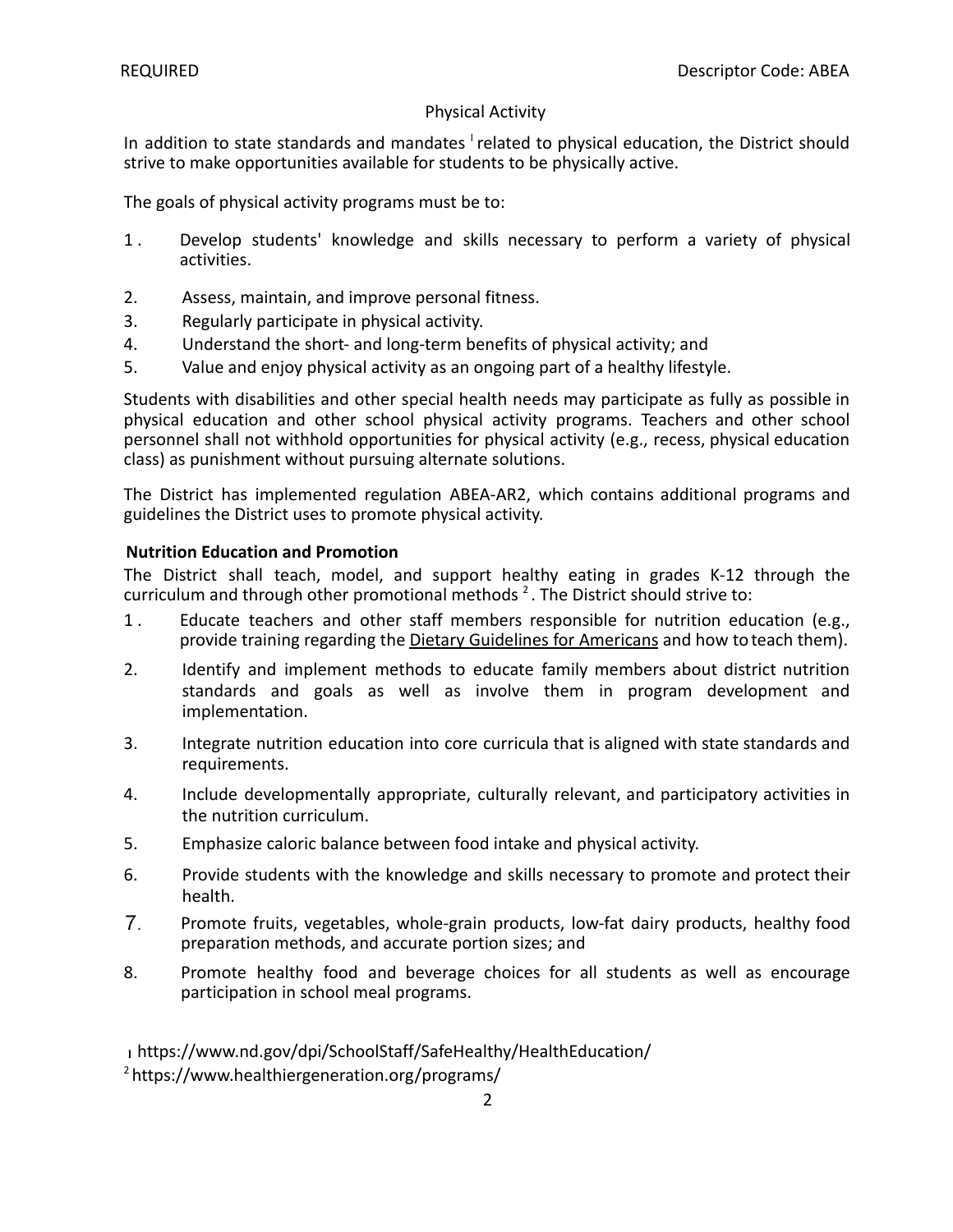# REQUIRED Descriptor Code: ABEA

Nutrition promotion must be implemented through the use of evidence-based healthy food promotion techniques (e.g., Smarter Lunchroom techniques  $<sup>1</sup>$ ). All foods and beverages offered</sup> to students during the school day must meet or exceed the USDA Smart Snacks in Schools nutrition standards.

The District Wellness Committee may develop a list of activities that will help the District achieve the above goals.

# Other School-Sponsored Activities

The District shall seek to promote the physical activity and nutrition goals of this policy through other activities that are practical, implementable, and within district budgetary and statutory parameters. The goals of these other activities shall reinforce the nutrition promotion, nutrition education, and/or physical activity goals set forth above. Activities implemented under this provision may be offered to students, parents, and/or district staff.

The District Wellness Committee may develop activities and programs that will help the District achieve its goals. Such activities and programs may include before-school and after-school physical activities, active transport programs, staff wellness programs, staff professional development programs related to wellness, alternatives to using food as rewards, healthy celebration/party ideas and fundraisers, as well as community partnership programs.

# Nutrition Standards

The District shall comply with applicable nutrition standards established in federal regulations for all reimbursable meals, e.g., the National School Breakfast and Lunch program. The District also operates additional nutrition-related programs and activities including the Fresh Fruit & Vegetable Program. The District shall comply with the USDA Smart Snacks in School nutrition standards for all competitive foods and beverages sold on school grounds during the school day to students, including those foods and beverages provided at celebrations and parties and classroom snacks brought by staff or family members. The District shall not allow foods and beverages at a free or discounted price if those foods do not meet the USDA's Smarter Snacks in Schools nutrition standards. Non-food celebrations and rewards shall be promoted, and a list of ideas made available to staff and family members.

Foods purchased to raise funds must meet the USDA's Smart Snacks in Schools nutrition standards. The District may also encourage fundraising ideas that are non-food related.

### Exception to Competitive Food and Beverage Sales

Each school year, schools within the District may hold up to three fundraisers that do not comply with federal nutrition standards for competitive food and beverage sales. The Superintendent shall develop rules for requesting and receiving approval to hold fundraisers under this exception. The fundraiser may occur during school hours, but not during school mealtimes.

<sup>1</sup> <http://smarterlunchrooms.org/ideas>